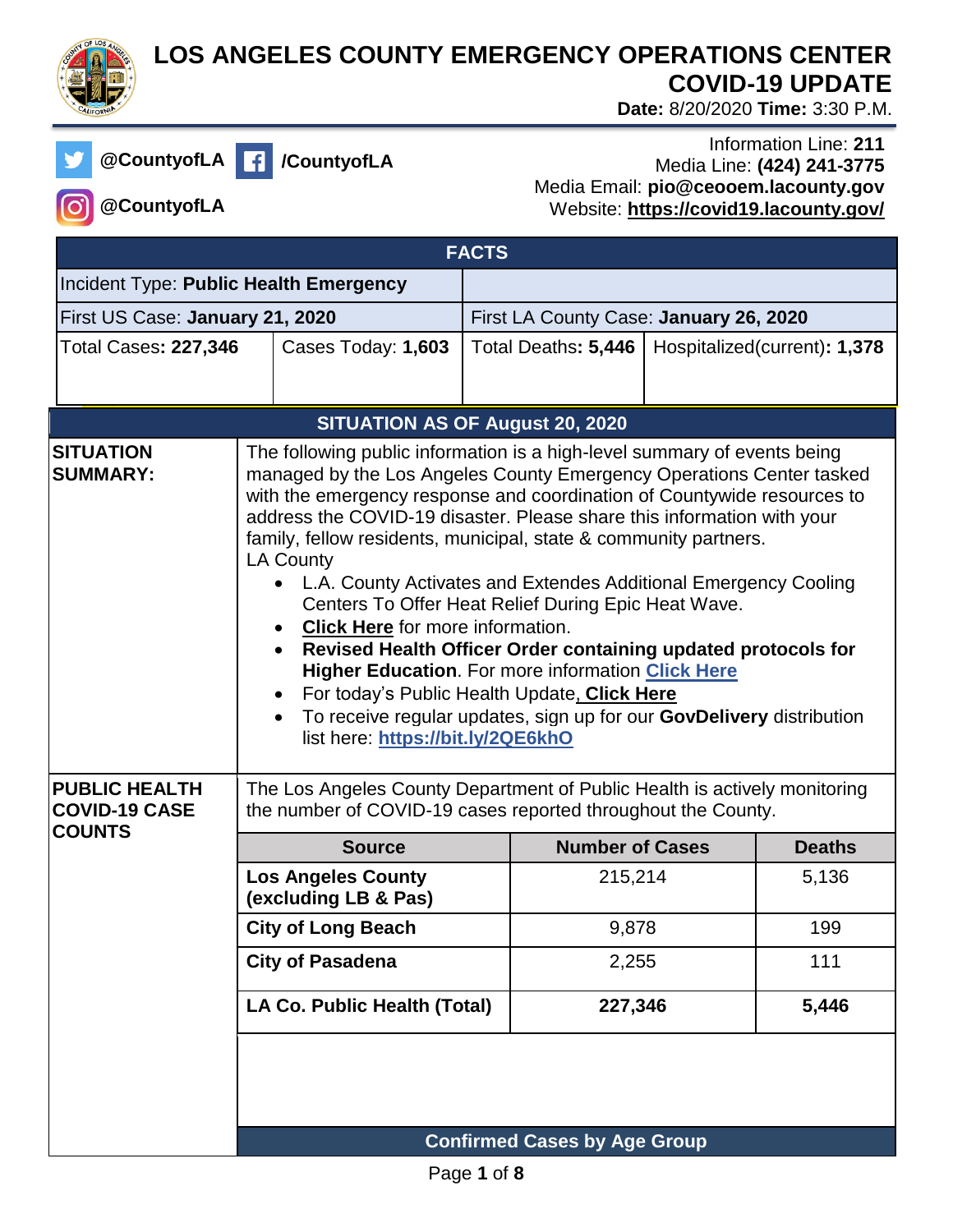|                  | <b>Los Angeles County</b><br>(excluding LB & Pas)                                                                                                                                                                                                                                                                                                                      | <b>Total Cases</b>                                             |  |  |  |
|------------------|------------------------------------------------------------------------------------------------------------------------------------------------------------------------------------------------------------------------------------------------------------------------------------------------------------------------------------------------------------------------|----------------------------------------------------------------|--|--|--|
|                  | $0 - 4$                                                                                                                                                                                                                                                                                                                                                                | 3,416                                                          |  |  |  |
|                  | $5 - 11$                                                                                                                                                                                                                                                                                                                                                               | 7,505                                                          |  |  |  |
|                  | $12 - 17$                                                                                                                                                                                                                                                                                                                                                              | 9,384                                                          |  |  |  |
|                  | 18-29                                                                                                                                                                                                                                                                                                                                                                  | 53,158                                                         |  |  |  |
|                  | 30-49                                                                                                                                                                                                                                                                                                                                                                  | 74,221                                                         |  |  |  |
|                  | 50-64                                                                                                                                                                                                                                                                                                                                                                  | 41,766                                                         |  |  |  |
|                  | 65-79                                                                                                                                                                                                                                                                                                                                                                  | 16,457                                                         |  |  |  |
|                  | Over 80                                                                                                                                                                                                                                                                                                                                                                | 7,841                                                          |  |  |  |
|                  | <b>Under Investigation</b><br>1,315                                                                                                                                                                                                                                                                                                                                    |                                                                |  |  |  |
|                  | <b>Confirmed Cases - Public Safety</b>                                                                                                                                                                                                                                                                                                                                 |                                                                |  |  |  |
|                  | 181 as of 8/20<br><b>Los Angeles County Fire</b><br>Dept.                                                                                                                                                                                                                                                                                                              |                                                                |  |  |  |
|                  | <b>Los Angeles County Sheriff</b>                                                                                                                                                                                                                                                                                                                                      | 806 as of 8/20                                                 |  |  |  |
|                  | To view Public Health's COVID-19 Surveillance Dashboard Click Here                                                                                                                                                                                                                                                                                                     |                                                                |  |  |  |
| <b>ROADMAPTO</b> | <b>Reopening Guidelines</b>                                                                                                                                                                                                                                                                                                                                            |                                                                |  |  |  |
| <b>RECOVERY</b>  | Beaches   Bike Parks   Car Dealerships   Community Gardens   Equestrians<br>Centers   Golf Courses   Model Airplane Area   Outdoor Shooting Facilities  <br>Retail Establishments   Substance Use Disorder and Mental Health   Tennis<br><b>Pickleball Courts   Trails</b>                                                                                             |                                                                |  |  |  |
|                  | Note: As of 7/13/2020, the following indoor operations and sectors are<br>closed per the updated Health Officer Order: Barber Shops, Fitness Centers<br>and Gyms, Hair Salons, Indoor Protests, Malls, Non-Critical Infrastructure<br>Sectors, and Personal Care Services (including nail salons, massage parlors,<br>and tattoo parlors)<br><b>Recovery Resources</b> |                                                                |  |  |  |
|                  |                                                                                                                                                                                                                                                                                                                                                                        |                                                                |  |  |  |
|                  | <b>Roadmap to Recovery (Infographic)</b><br><b>English   Spanish   Traditional Chinese   Simplified Chinese   Korean  </b><br>Tagalog   Arabic   Farsi   Cambodian   Russian   Japanese   Vietnamese                                                                                                                                                                   |                                                                |  |  |  |
|                  | <b>Roadmap to Recovery (PowerPoint)</b><br>English   Spanish   Traditional Chinese   Simplified Chinese   Korean  <br>Tagalog   Arabic   Farsi   Cambodian   Russian   Japanese   Vietnamese                                                                                                                                                                           |                                                                |  |  |  |
|                  | For more information on the Department of Public Health Recovery Click<br>Here.                                                                                                                                                                                                                                                                                        |                                                                |  |  |  |
|                  |                                                                                                                                                                                                                                                                                                                                                                        | For more information on Los Angeles County Recovery Click Here |  |  |  |
|                  |                                                                                                                                                                                                                                                                                                                                                                        | I am a                                                         |  |  |  |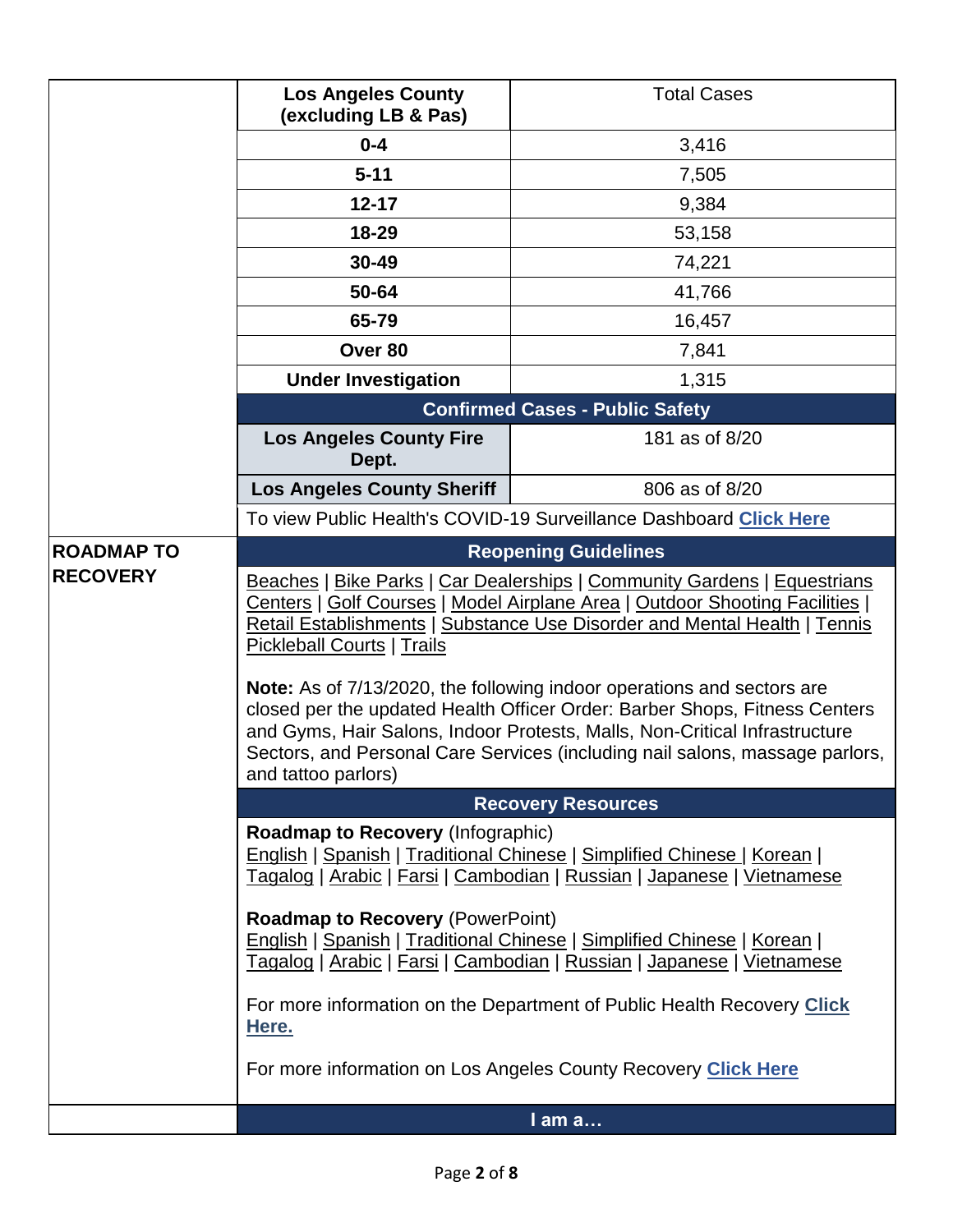| <b>PUBLIC HEALTH</b><br><b>RESOURCES:</b>                                                                 | <b>Business or Employee   Health Care Worker and First Responder  </b><br><b>Community Service Organization   Public Service Employee   Congregate</b><br>Living Facility Employee/Resident   Individual, Family, and Specific Group  <br>Homeless Services Facility Employee/Resident   School, University, or Early<br>Care and Education Institution   Food Service Employer   Correctional or<br><b>Detention Facility</b>                  |
|-----------------------------------------------------------------------------------------------------------|-------------------------------------------------------------------------------------------------------------------------------------------------------------------------------------------------------------------------------------------------------------------------------------------------------------------------------------------------------------------------------------------------------------------------------------------------|
|                                                                                                           | <b>Additional Resources &amp; Information</b>                                                                                                                                                                                                                                                                                                                                                                                                   |
|                                                                                                           | For additional things you can do to protect yourself, your family, and your<br>community visit the Department of Public Health Website.<br>http://www.publichealth.lacounty.gov/media/Coronavirus/<br>$\bullet$                                                                                                                                                                                                                                 |
| <b>LOS ANGELES</b><br><b>COUNTY HEALTH</b><br><b>SERVICES &amp;</b><br><b>HEALTHCARE</b><br><b>SYSTEM</b> | For an update on the County healthcare system including data on available<br>Hospital Beds, Ventilators, and Personal Protective Equipment visit the<br>Department of Health Services COVID-19 Dashboard.<br>Los Angeles County COVID-19 Hospital Demand Modeling<br><b>Projections</b>                                                                                                                                                         |
| <b>COVID-19 TESTING</b>                                                                                   | <b>Testing is Prioritized and Strongly Encouraged for:</b>                                                                                                                                                                                                                                                                                                                                                                                      |
|                                                                                                           | <b>Symptomatic persons with:</b><br>Fever or chills, Cough, Shortness of breath or difficulty breathing,<br>Fatigue, Muscle or body aches, Headache, New loss of taste or smell,<br>Sore throat, Congestion or runny nose, Nausea or vomiting, and<br>Diarrhea.                                                                                                                                                                                 |
|                                                                                                           | Symptomatic persons who are:<br>Hospitalized<br>Healthcare workers and other first responders<br>Employees and residents in group living settings, and<br>$\bullet$<br>Over 65 years old or with <i>underlying health conditions</i> that<br>$\bullet$<br>place them at higher risk of serious complications                                                                                                                                    |
|                                                                                                           | <b>Asymptomatic persons:</b><br>• If they are part of a public health investigation<br>• If they live or work in high risk settings, such as skilled nursing<br>facilities or homeless shelters<br>• If they are a close contact of someone with a confirmed positive<br>diagnosis of COVID-19, or<br>If they are an essential worker.<br>$\bullet$                                                                                             |
|                                                                                                           | Prioritization of routine testing among other asymptomatic<br>people is not recommended at this time. People over the age of<br>65 or with underlying conditions do not necessarily need to be<br>tested unless they have symptoms, have had an exposure or<br>have been told by public health to be tested. Once again, please<br>check with your healthcare provider about your specific situation<br>and let their medical advice guide you. |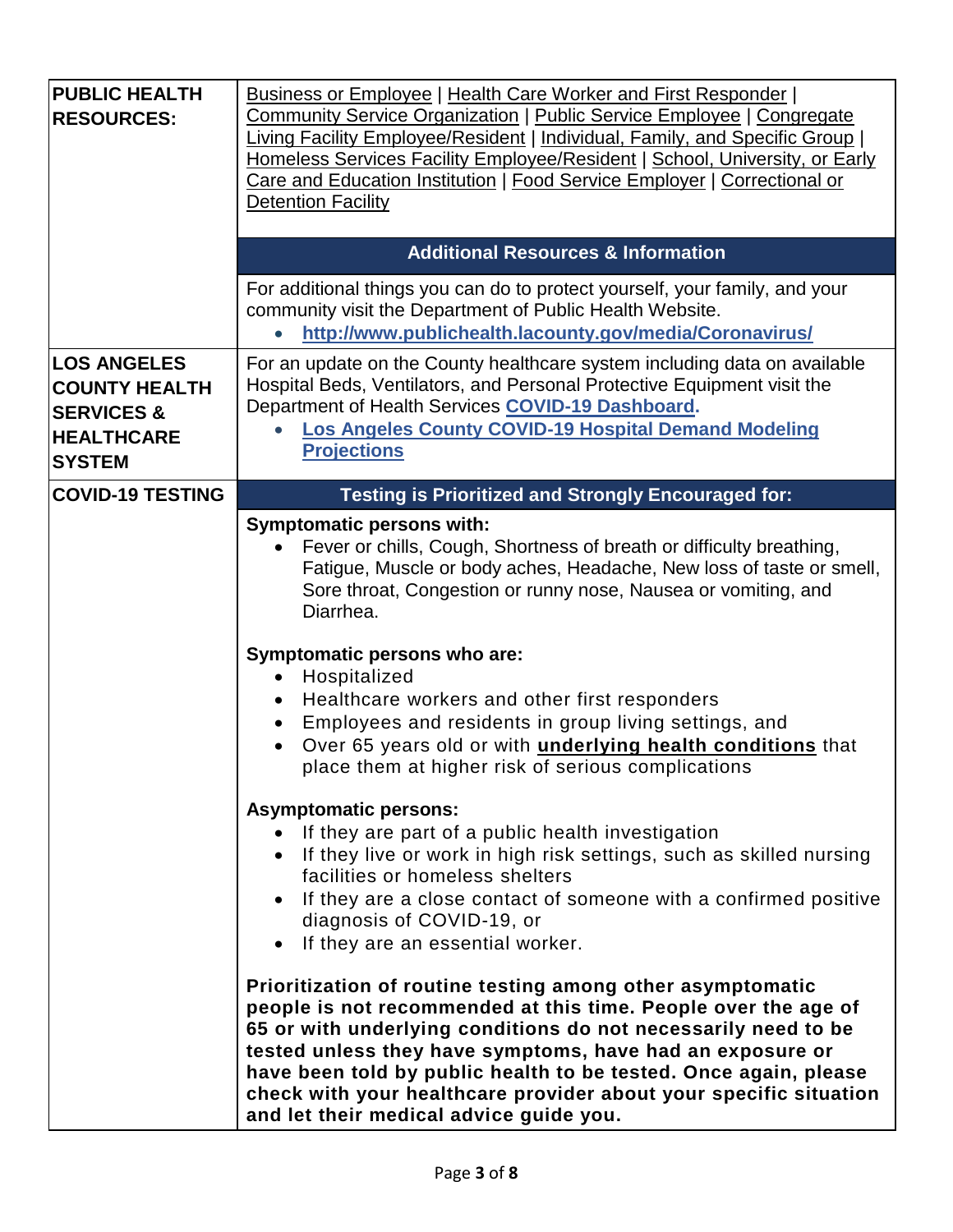|                                                                                     | <b>Testing is Available by Appointment only</b>                                                                                                                                                                                                                                                                                                                                                              |                              |                                   |                                         |                        |  |
|-------------------------------------------------------------------------------------|--------------------------------------------------------------------------------------------------------------------------------------------------------------------------------------------------------------------------------------------------------------------------------------------------------------------------------------------------------------------------------------------------------------|------------------------------|-----------------------------------|-----------------------------------------|------------------------|--|
|                                                                                     | What L.A. County Residents and Employers Need to Know About<br><b>COVID-19 Testing Now: Click Here for more information.</b>                                                                                                                                                                                                                                                                                 |                              |                                   |                                         |                        |  |
|                                                                                     | L.A. County Transitions to COVID-19 New Test Scheduling Platform:<br><b>Click Here for more information.</b>                                                                                                                                                                                                                                                                                                 |                              |                                   |                                         |                        |  |
|                                                                                     | For more information about COVID-19 testing in Los Angeles County<br><b>Click Here</b><br>To find a testing site near you Click Here<br>$\bullet$<br>For Frequently asked questions Click Here<br>$\bullet$<br>As of 8/10/2020, approximately 1,951,947 people in Los Angeles County<br>have been tested for COVID-19. Ten percent (10%) of those who have been<br>tested have tested positive for COVID-19. |                              |                                   |                                         |                        |  |
| <b>COVID-19 RELATED</b><br><b>MEDICAL</b><br><b>SHELTERING</b><br><b>OPERATIONS</b> | As of July 1, 2020, DHS has assumed the role of operational lead for the<br>County's Medical Sheltering program from the CEO's Office of Emergency<br>Management (OEM).<br><b>Current Medical Sheltering Locations:</b>                                                                                                                                                                                      |                              |                                   |                                         |                        |  |
|                                                                                     | <b>Location</b><br><b>Number of Clients*</b><br><b>Date Operational</b>                                                                                                                                                                                                                                                                                                                                      |                              |                                   |                                         |                        |  |
|                                                                                     | 3/25<br>113<br>Pomona Fairplex                                                                                                                                                                                                                                                                                                                                                                               |                              |                                   |                                         |                        |  |
|                                                                                     | 3/25<br><b>MLK Recuperative Center</b><br>9                                                                                                                                                                                                                                                                                                                                                                  |                              |                                   |                                         |                        |  |
|                                                                                     | <b>Sherman Hotel</b><br>3/27<br>42                                                                                                                                                                                                                                                                                                                                                                           |                              |                                   |                                         |                        |  |
|                                                                                     | David L. Murphy<br>4/27<br>8                                                                                                                                                                                                                                                                                                                                                                                 |                              |                                   |                                         |                        |  |
|                                                                                     | <b>Total:</b><br>172<br>*Number of clients is reported as of 0800 today. This number will fluctuate<br>daily as clients arrive/ are discharged.                                                                                                                                                                                                                                                              |                              |                                   |                                         |                        |  |
|                                                                                     |                                                                                                                                                                                                                                                                                                                                                                                                              |                              |                                   |                                         |                        |  |
| <b>PERSONS</b><br><b>EXPERIENCING</b><br><b>HOMELESSNESS</b>                        | The Office of Emergency Management (OEM) has designated LAHSA as the<br>lead agency for work relating to people experiencing homelessness. OEM did<br>this to ensure that LAHSA's expertise is captured in the day-to-day work and<br>allows LAHSA to play the central coordinating role across City and County<br>agencies. Visit the website for more information on Homelessness &<br><b>Housing</b>      |                              |                                   |                                         |                        |  |
|                                                                                     | For more information on Medical Sheltering Click Here                                                                                                                                                                                                                                                                                                                                                        |                              |                                   |                                         |                        |  |
|                                                                                     | For more information on Project Roomkey Click Here                                                                                                                                                                                                                                                                                                                                                           |                              |                                   |                                         |                        |  |
|                                                                                     |                                                                                                                                                                                                                                                                                                                                                                                                              |                              | <b>Project Roomkey Locations:</b> |                                         |                        |  |
|                                                                                     | <b>Service Planning</b><br>Area (SPA)                                                                                                                                                                                                                                                                                                                                                                        | <b>Total</b><br><b>Rooms</b> | <b>Date</b><br><b>Operational</b> | # of<br><b>Rooms</b><br><b>Occupied</b> | # of<br><b>Clients</b> |  |
|                                                                                     | SPA 1 - Antelope<br>94<br>4/6/2020<br>88<br>98<br>Valley $(#1)$                                                                                                                                                                                                                                                                                                                                              |                              |                                   |                                         |                        |  |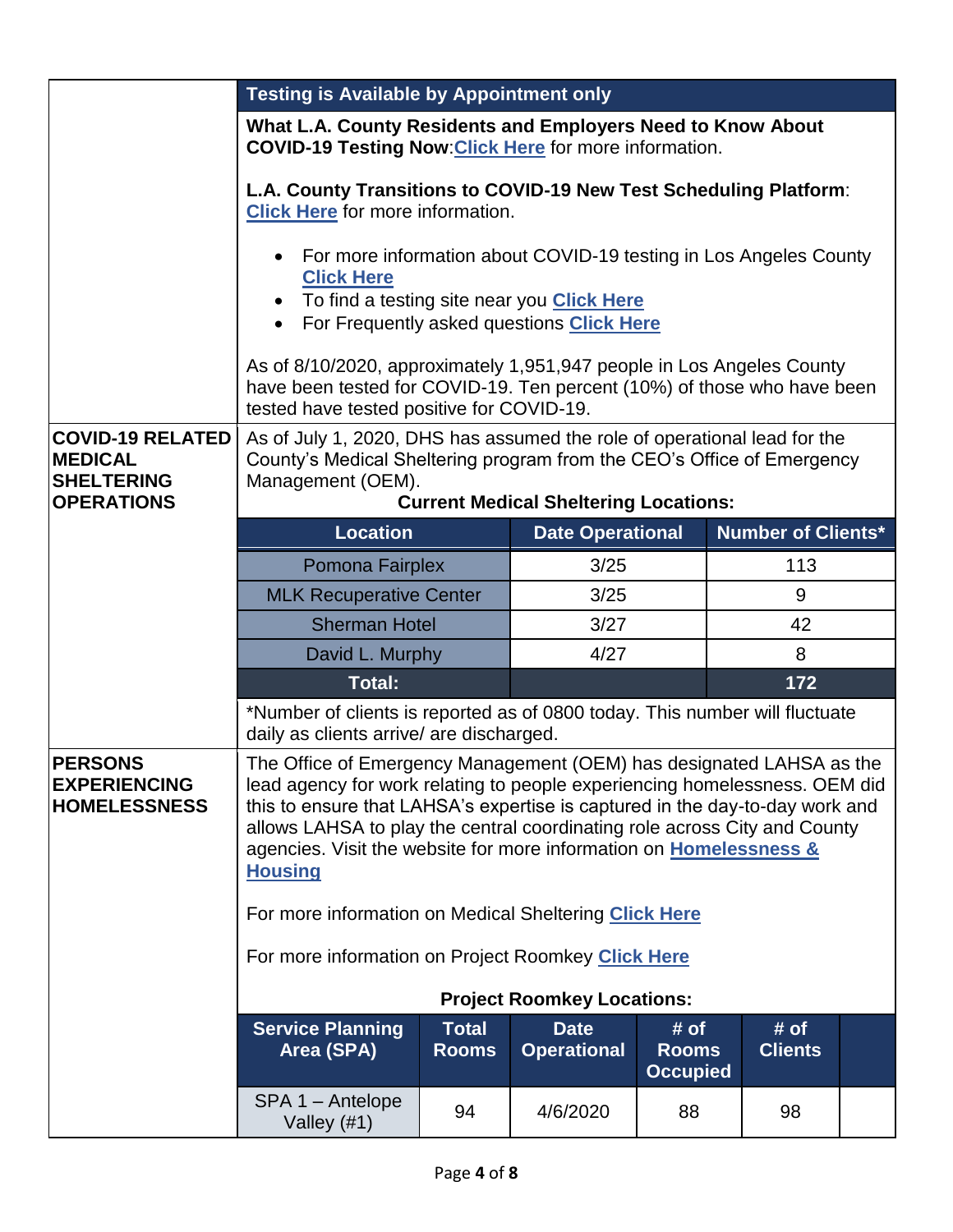| SPA 8 - South Bay<br>(#1)                 | 60  | 4/8/2020  | 25  | 27  |  |
|-------------------------------------------|-----|-----------|-----|-----|--|
| $SPA 2 - San$<br>Fernando Valley (#<br>1) | 52  | 4/5/2020  | 48  | 58  |  |
| <b>SPA 3 San Gabriel</b><br>Valley $(#1)$ | 49  | 4/6/2020  | 45  | 56  |  |
| $SPA 2 - San$<br>Fernando Valley<br>(#2)  | 74  | 4/5/2020  | 72  | 93  |  |
| $SPA 2 - San$<br>Fernando Valley<br>(#3)  | 50  | 4/11/2020 | 43  | 48  |  |
| SPA 5 - West (#1)                         | 136 | 4/3/2020  | 117 | 119 |  |
| SPA 7 - East (#1)                         | 50  | 4/17/2020 | 44  | 51  |  |
| $SPA 3 - San$<br>Gabriel Valley (#2)      | 87  | 4/12/2020 | 76  | 88  |  |
| $SPA 4 - Metro (#1)$                      | 48  | 4/15/2020 | 45  | 50  |  |
| $SPA 4 - Metro (#2)$                      | 49  | 4/21/2020 | 44  | 46  |  |
| $SPA 3 - San$<br>Gabriel Valley (#3)      | 50  | 4/17/2020 | 44  | 50  |  |
| SPA 8 - South Bay<br>(#2)                 | 100 | 4/16/2020 | 95  | 113 |  |
| $SPA 2 - San$<br>Fernando Valley<br>(#4)  | 242 | 4/20/2020 | 236 | 276 |  |
| SPA 8 - South Bay<br>(#4)                 | 97  | 4/23/2020 | 96  | 110 |  |
| $SPA 8 - South Bay$<br>(#5)               | 133 | 4/22/2020 | 118 | 125 |  |
| $SPA 6 - South (#1)$                      | 69  | 4/23/2020 | 67  | 74  |  |
| $SPA 2 - San$<br>Fernando Valley<br>(#5)  | 52  | 4/28/2020 | 48  | 52  |  |
| $SPA 5 - West (#2)$                       | 47  | 4/24/2020 | 42  | 45  |  |
| SPA 4 - Metro<br>(#3)                     | 60  | 4/18/2020 | 57  | 58  |  |
| SPA 7- East (#3)                          | 210 | 5/7/2020  | 152 | 164 |  |
| $SPA 3 - San$<br>Gabriel Valley (#5)      | 140 | 4/28/2020 | 131 | 157 |  |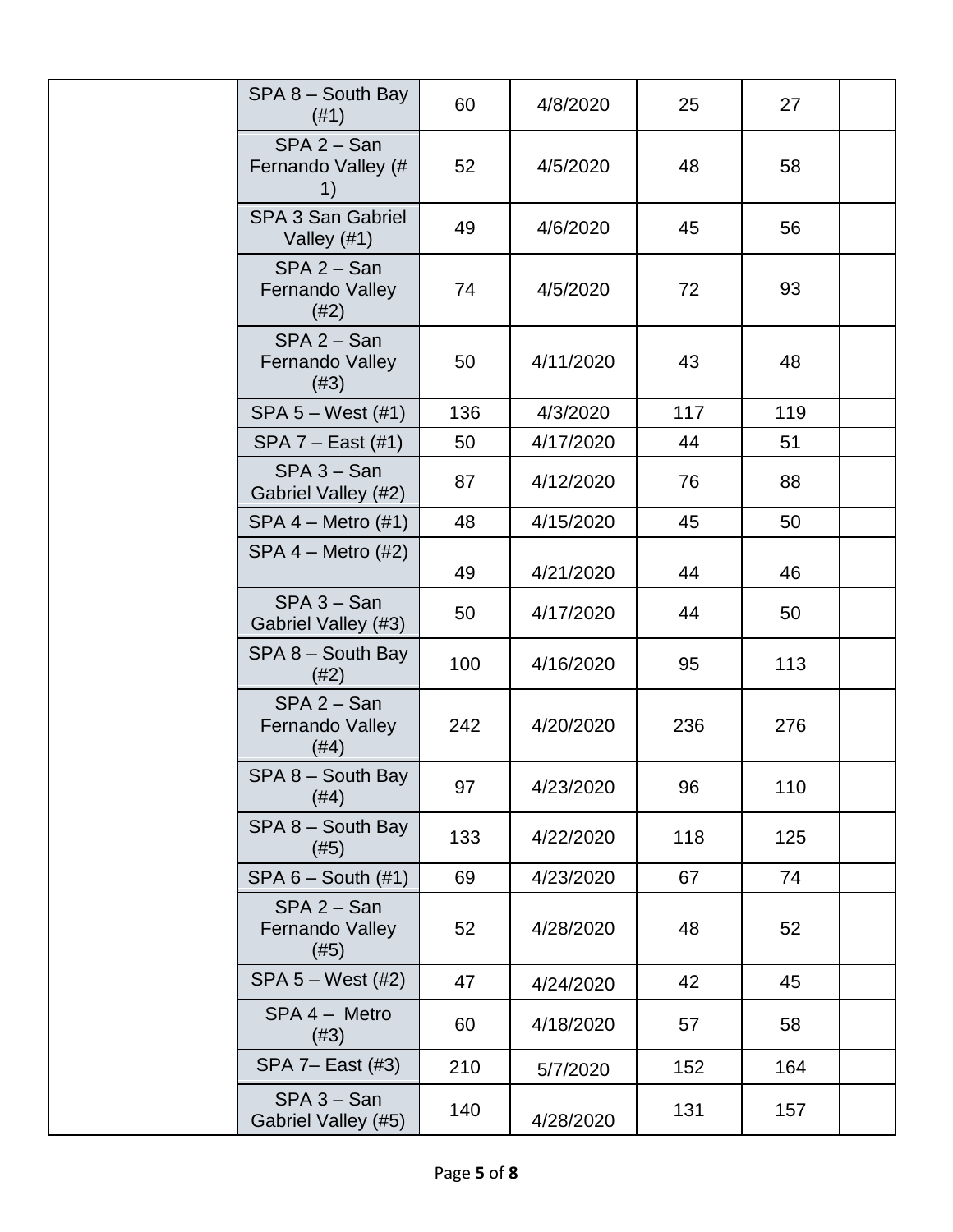|                                    | $SPA 4 - Metro (#4)$                                                                                                                                                                                                                                                                                                                                                                                                                                                                                                                                                                                                                                                                                                                                                                                                                                                                                                                                                                                                                                                                                                                                                               | 35  | 4/30/2020 | 32  | 34  |  |  |
|------------------------------------|------------------------------------------------------------------------------------------------------------------------------------------------------------------------------------------------------------------------------------------------------------------------------------------------------------------------------------------------------------------------------------------------------------------------------------------------------------------------------------------------------------------------------------------------------------------------------------------------------------------------------------------------------------------------------------------------------------------------------------------------------------------------------------------------------------------------------------------------------------------------------------------------------------------------------------------------------------------------------------------------------------------------------------------------------------------------------------------------------------------------------------------------------------------------------------|-----|-----------|-----|-----|--|--|
|                                    | $SPA 4 - Metro (#5)$                                                                                                                                                                                                                                                                                                                                                                                                                                                                                                                                                                                                                                                                                                                                                                                                                                                                                                                                                                                                                                                                                                                                                               | 52  | 4/29/2020 | 44  | 50  |  |  |
|                                    | SPA $7$ – East (#4)                                                                                                                                                                                                                                                                                                                                                                                                                                                                                                                                                                                                                                                                                                                                                                                                                                                                                                                                                                                                                                                                                                                                                                | 130 | 5/23/2020 | 109 | 118 |  |  |
|                                    | $SPA 3 - San$<br>Gabriel Valley (#6)                                                                                                                                                                                                                                                                                                                                                                                                                                                                                                                                                                                                                                                                                                                                                                                                                                                                                                                                                                                                                                                                                                                                               | 121 | 5/14/2020 | 112 | 134 |  |  |
|                                    | $SPA 3 - San$<br>Gabriel Valley (#7)                                                                                                                                                                                                                                                                                                                                                                                                                                                                                                                                                                                                                                                                                                                                                                                                                                                                                                                                                                                                                                                                                                                                               | 129 | 5/14/2020 | 111 | 130 |  |  |
|                                    | $SPA 3 - San$<br>Gabriel Valley (#8)                                                                                                                                                                                                                                                                                                                                                                                                                                                                                                                                                                                                                                                                                                                                                                                                                                                                                                                                                                                                                                                                                                                                               | 156 | 5/18/2020 | 132 | 159 |  |  |
|                                    | SPA 7 - East (#5)                                                                                                                                                                                                                                                                                                                                                                                                                                                                                                                                                                                                                                                                                                                                                                                                                                                                                                                                                                                                                                                                                                                                                                  | 95  | 5/20/2020 | 82  | 91  |  |  |
|                                    | $SPA 4 - Metro (#6)$                                                                                                                                                                                                                                                                                                                                                                                                                                                                                                                                                                                                                                                                                                                                                                                                                                                                                                                                                                                                                                                                                                                                                               | 467 | 5/11/2020 | 449 | 510 |  |  |
|                                    | SPA $6$ -South $(H2)$                                                                                                                                                                                                                                                                                                                                                                                                                                                                                                                                                                                                                                                                                                                                                                                                                                                                                                                                                                                                                                                                                                                                                              | 39  | 5/26/2020 | 30  | 33  |  |  |
|                                    | $SPA 8 - South Bay$<br>(#6)                                                                                                                                                                                                                                                                                                                                                                                                                                                                                                                                                                                                                                                                                                                                                                                                                                                                                                                                                                                                                                                                                                                                                        | 103 | 5/27/2020 | 98  | 118 |  |  |
|                                    | SPA $4$ – Metro $(#7)$                                                                                                                                                                                                                                                                                                                                                                                                                                                                                                                                                                                                                                                                                                                                                                                                                                                                                                                                                                                                                                                                                                                                                             | 92  | 5/20/2020 | 87  | 87  |  |  |
|                                    | $SPA 4 - Metro (#8)$                                                                                                                                                                                                                                                                                                                                                                                                                                                                                                                                                                                                                                                                                                                                                                                                                                                                                                                                                                                                                                                                                                                                                               | 177 | 5/22/2020 | 171 | 192 |  |  |
|                                    | 91<br>6/2/2020<br>71<br>$SPA 4 - Metro (#9)$<br>68                                                                                                                                                                                                                                                                                                                                                                                                                                                                                                                                                                                                                                                                                                                                                                                                                                                                                                                                                                                                                                                                                                                                 |     |           |     |     |  |  |
|                                    | SPA 4 - Metro<br>$(\#10)$                                                                                                                                                                                                                                                                                                                                                                                                                                                                                                                                                                                                                                                                                                                                                                                                                                                                                                                                                                                                                                                                                                                                                          | 294 | 7/14/20   | 277 | 351 |  |  |
|                                    | SPA 1 - Antelope<br>Valley $(#2)$                                                                                                                                                                                                                                                                                                                                                                                                                                                                                                                                                                                                                                                                                                                                                                                                                                                                                                                                                                                                                                                                                                                                                  | 97  | 8/2/2020  | 91  | 114 |  |  |
|                                    | $SPA 2 - San$<br><b>Fernando Valley</b><br>(#6)                                                                                                                                                                                                                                                                                                                                                                                                                                                                                                                                                                                                                                                                                                                                                                                                                                                                                                                                                                                                                                                                                                                                    | 150 | 8/11/2020 | 148 | 179 |  |  |
|                                    | 3,774<br>4,329<br><b>Overall Totals:</b><br>4,177                                                                                                                                                                                                                                                                                                                                                                                                                                                                                                                                                                                                                                                                                                                                                                                                                                                                                                                                                                                                                                                                                                                                  |     |           |     |     |  |  |
| <b>COMBATTING</b><br><b>HUNGER</b> | The County of Los Angeles is committed to feeding our most vulnerable<br>communities during the Coronavirus pandemic. We are mobilizing public<br>agencies, nonprofits, and volunteers to provide meals to anyone in need<br>during the long months to come. Visit https://covid19.lacounty.gov/food/<br>for more information.<br>The Los Angeles Regional Food is taking necessary precautions to<br>$\bullet$<br>make sure that food and product remain safe, and that distributions<br>and volunteer activities can continue. For more information Click<br>Here.<br>As of 8/17/20, Access Services has completed over 232,199 meal and<br>grocery deliveries to seniors and people with disabilities across four<br>current projects.<br>This week, #LetsFeedLACounty is hosting 2 drive-thru food<br>$\bullet$<br>distribution events in East Rancho Dominguez and in Hollywood.<br>Total distributed to date at 26 events is 1,624 tons of food which is the<br>$\bullet$<br>equivalent 2.7 million meals provided to 48,135 households.<br>Drive-thru food distribution events held last week in Castaic and<br>Sylmar where 2,639 and 2,502 households, respectively, were |     |           |     |     |  |  |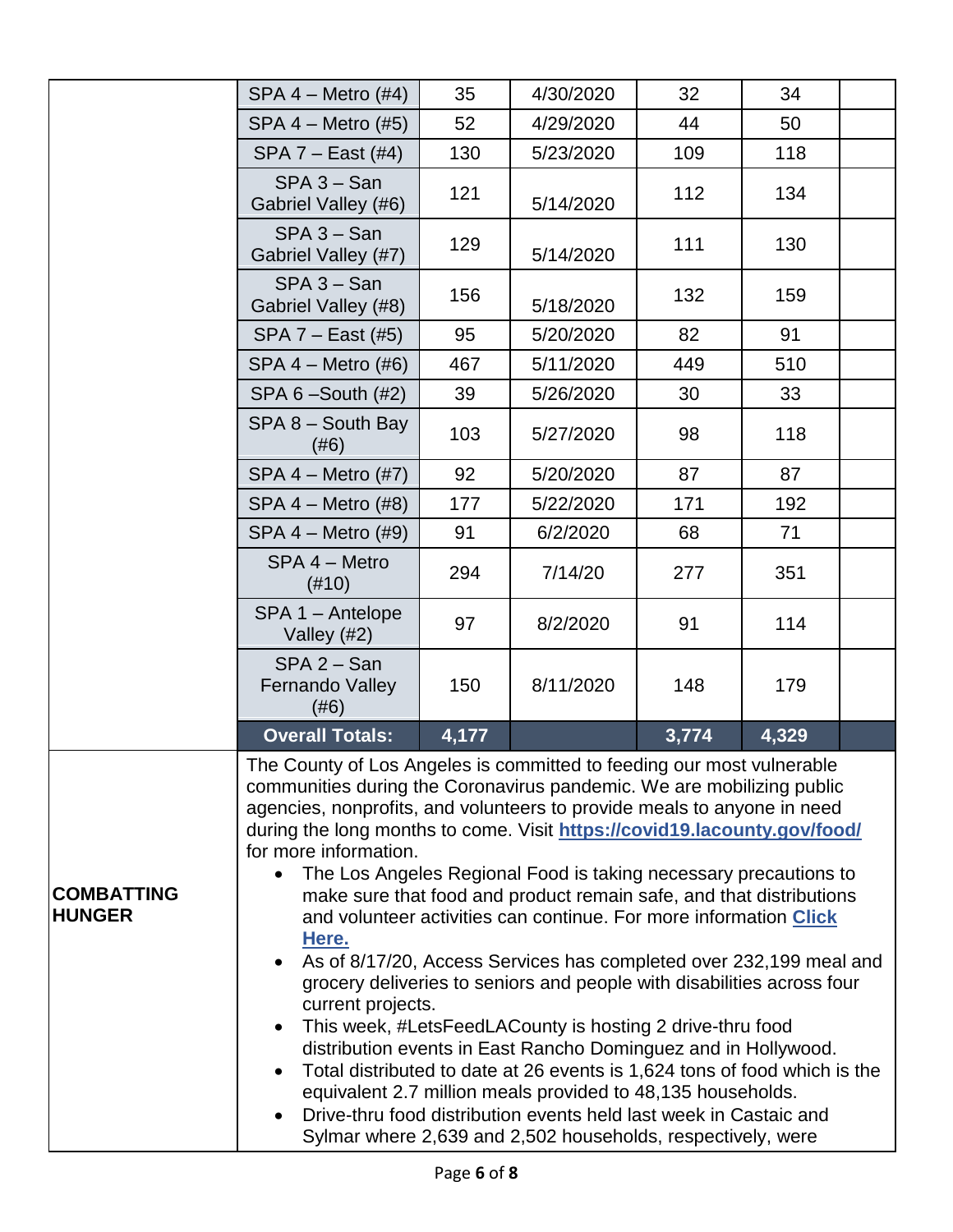|                                                                         | provided 80 pounds of food, including shelf-stable items, dairy product<br>frozen meat, and fresh produce.<br>Will be expanding to 4 distributions per week starting in September.<br>$\bullet$<br>#LetsFeedLACounty has secured 400 20-pound boxes of groceries<br>$\bullet$<br>from the LA Regional Food Bank for weekly delivery through the end<br>of December to clients of the DHS Housing for Health program.<br>The LAUSD "Grab & Go" Food Centers are open, Monday through<br>$\bullet$<br>Friday from 8-11a.m. through August 14, 2020. As of Monday, June<br>22, 2020, the "Grab & Go Food Center" at Verdugo Hills High School<br>moved to Mount Gleason Middle School.<br>Issuing additional CalFresh benefits up to the maximum allowed per<br>$\bullet$<br>family and allowing CalFresh recipients to purchase groceries online<br>for delivery from Walmart and Amazon.<br>Great Plates Delivered has a current service population: 4,755 seniors<br>$\bullet$<br>(9.5% increase since last week). Total meals served thtough this<br>program since May 12: 694,137 (31% increase from last month)<br>The Great Plates Delivered Program has contracted with 57 meal<br>$\bullet$<br>providers that are employing 1,186 people. 60% of meal providers are<br>minority-owned businesses.<br>Great Plates Program has been extended until September 9, 2020.<br>$\bullet$<br>Elder Nutrition Program has a current service current population of<br>$\bullet$<br>16,657 seniors. |
|-------------------------------------------------------------------------|------------------------------------------------------------------------------------------------------------------------------------------------------------------------------------------------------------------------------------------------------------------------------------------------------------------------------------------------------------------------------------------------------------------------------------------------------------------------------------------------------------------------------------------------------------------------------------------------------------------------------------------------------------------------------------------------------------------------------------------------------------------------------------------------------------------------------------------------------------------------------------------------------------------------------------------------------------------------------------------------------------------------------------------------------------------------------------------------------------------------------------------------------------------------------------------------------------------------------------------------------------------------------------------------------------------------------------------------------------------------------------------------------------------------------------------------------------------------------------------------|
| <b>LOS ANGELES</b>                                                      | <b>Logistics</b>                                                                                                                                                                                                                                                                                                                                                                                                                                                                                                                                                                                                                                                                                                                                                                                                                                                                                                                                                                                                                                                                                                                                                                                                                                                                                                                                                                                                                                                                               |
| <b>COUNTY</b><br><b>EMERGENCY</b><br><b>OPERATIONS</b><br><b>CENTER</b> | Ongoing support of field operations with Disaster Service Workers,<br>$\bullet$<br>and site supplies and services through Department of Human<br>Resources and Internal Services Department.<br>The CEOC has received approximately 1,400 unique requests that<br>$\bullet$<br>continue to be prioritized and processed.<br>Donations Management is receiving and evaluating donation offers.<br>$\bullet$<br>For more information please visit                                                                                                                                                                                                                                                                                                                                                                                                                                                                                                                                                                                                                                                                                                                                                                                                                                                                                                                                                                                                                                                |
|                                                                         | https://doingbusiness.lacounty.gov/                                                                                                                                                                                                                                                                                                                                                                                                                                                                                                                                                                                                                                                                                                                                                                                                                                                                                                                                                                                                                                                                                                                                                                                                                                                                                                                                                                                                                                                            |
|                                                                         | <b>Information</b>                                                                                                                                                                                                                                                                                                                                                                                                                                                                                                                                                                                                                                                                                                                                                                                                                                                                                                                                                                                                                                                                                                                                                                                                                                                                                                                                                                                                                                                                             |
|                                                                         | <b>L.A. County Activates and Extendes Additional Emergency</b><br><b>Cooling Centers To Offer Heat Relief During Epic Heat Wave.</b><br><b>Click Here for more information.</b>                                                                                                                                                                                                                                                                                                                                                                                                                                                                                                                                                                                                                                                                                                                                                                                                                                                                                                                                                                                                                                                                                                                                                                                                                                                                                                                |
|                                                                         | <b>Testing Capacity Continues to Expand at LA County Supported</b><br>$\bullet$                                                                                                                                                                                                                                                                                                                                                                                                                                                                                                                                                                                                                                                                                                                                                                                                                                                                                                                                                                                                                                                                                                                                                                                                                                                                                                                                                                                                                |
|                                                                         | Sites. Click Here for more information.                                                                                                                                                                                                                                                                                                                                                                                                                                                                                                                                                                                                                                                                                                                                                                                                                                                                                                                                                                                                                                                                                                                                                                                                                                                                                                                                                                                                                                                        |
|                                                                         | COVID-19 Crisis Points to the Need For Everyone in L.A. County<br>$\bullet$                                                                                                                                                                                                                                                                                                                                                                                                                                                                                                                                                                                                                                                                                                                                                                                                                                                                                                                                                                                                                                                                                                                                                                                                                                                                                                                                                                                                                    |
|                                                                         | To Complete The Census. Click Here for more information.                                                                                                                                                                                                                                                                                                                                                                                                                                                                                                                                                                                                                                                                                                                                                                                                                                                                                                                                                                                                                                                                                                                                                                                                                                                                                                                                                                                                                                       |
|                                                                         | L.A. County CARES Act Spending Plan Provides \$1.22 Billion to<br>$\bullet$                                                                                                                                                                                                                                                                                                                                                                                                                                                                                                                                                                                                                                                                                                                                                                                                                                                                                                                                                                                                                                                                                                                                                                                                                                                                                                                                                                                                                    |
|                                                                         | <b>Fund Broad Range of COVID-19 Services and Support for</b>                                                                                                                                                                                                                                                                                                                                                                                                                                                                                                                                                                                                                                                                                                                                                                                                                                                                                                                                                                                                                                                                                                                                                                                                                                                                                                                                                                                                                                   |
|                                                                         | Residents and Businesses: Click Here for more information.<br>Deadline Extended for Small Business Owners in LA County                                                                                                                                                                                                                                                                                                                                                                                                                                                                                                                                                                                                                                                                                                                                                                                                                                                                                                                                                                                                                                                                                                                                                                                                                                                                                                                                                                         |
|                                                                         | $\bullet$                                                                                                                                                                                                                                                                                                                                                                                                                                                                                                                                                                                                                                                                                                                                                                                                                                                                                                                                                                                                                                                                                                                                                                                                                                                                                                                                                                                                                                                                                      |
|                                                                         |                                                                                                                                                                                                                                                                                                                                                                                                                                                                                                                                                                                                                                                                                                                                                                                                                                                                                                                                                                                                                                                                                                                                                                                                                                                                                                                                                                                                                                                                                                |
|                                                                         | Affected by Civil Unrest to Apply for Disaster Assistance Loans.<br>$\bullet$                                                                                                                                                                                                                                                                                                                                                                                                                                                                                                                                                                                                                                                                                                                                                                                                                                                                                                                                                                                                                                                                                                                                                                                                                                                                                                                                                                                                                  |
|                                                                         | What L.A. County Residents and Employers Need to Know About<br><b>COVID-19 Testing Now: Click Here for more information.</b>                                                                                                                                                                                                                                                                                                                                                                                                                                                                                                                                                                                                                                                                                                                                                                                                                                                                                                                                                                                                                                                                                                                                                                                                                                                                                                                                                                   |
|                                                                         | L.A. County Transitions to COVID-19 New Test Scheduling<br>$\bullet$                                                                                                                                                                                                                                                                                                                                                                                                                                                                                                                                                                                                                                                                                                                                                                                                                                                                                                                                                                                                                                                                                                                                                                                                                                                                                                                                                                                                                           |